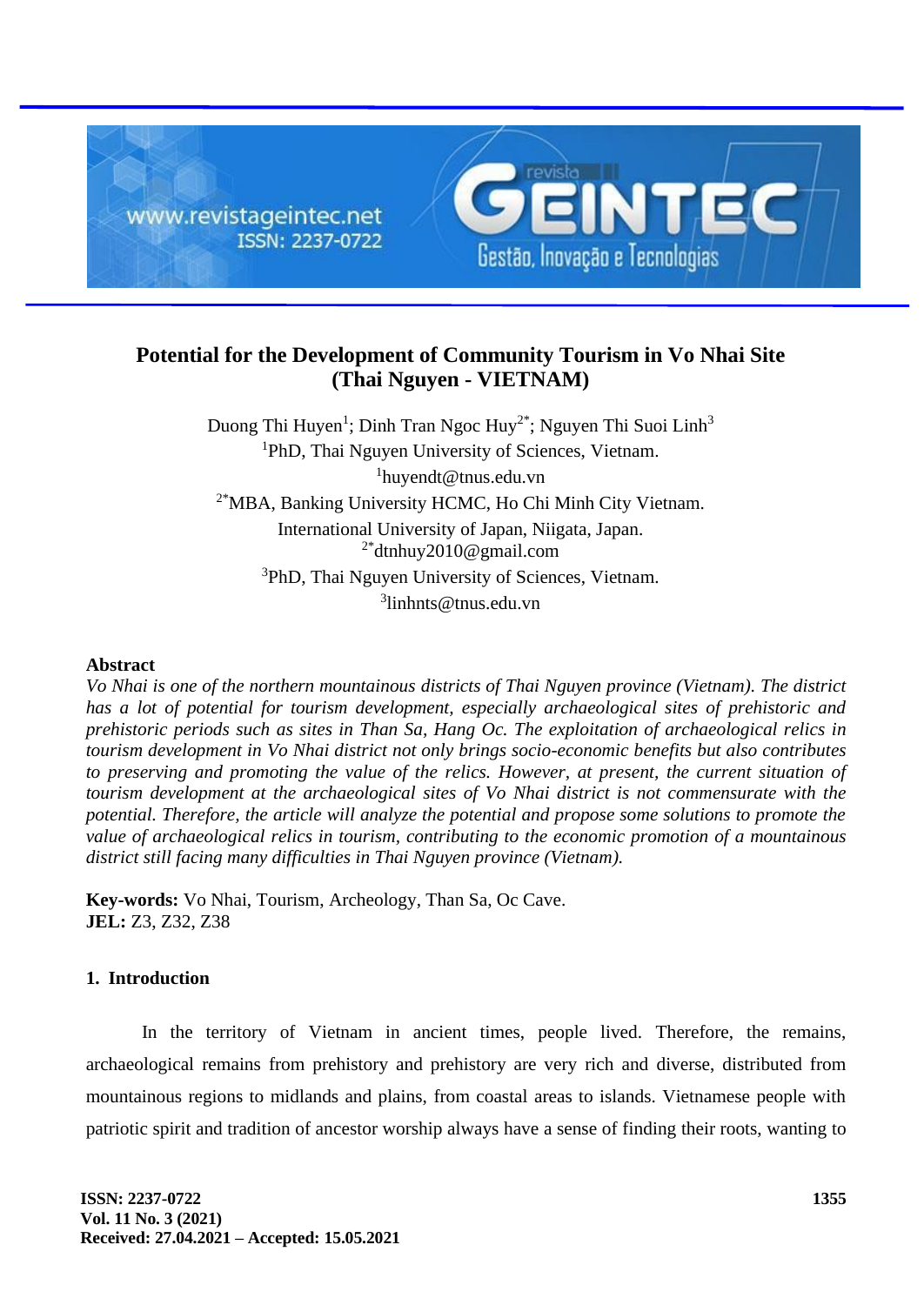discover what belongs to tradition and history. Therefore, archeology tourism is not strange to Vietnamese people because it is not only meaningful for research but also an attractive destination for history enthusiasts. Archaeological sites in Vietnam also attract international tourists.

Archaeological tourism is unique because not every locality has archaeological sites. Thai Nguyen is one of the bright spots of prehistoric archeology research in Vietnam. Since ancient times, this place has full of ideal conditions for primitive people to exist and develop. Therefore, on this land, there are still many vestiges of archaeological culture with historical - cultural value that need to be discovered and studied. This is a great potential that Vo Nhai district, Thai Nguyen province needs to exploit to develop tourism.

This study aims to find out about the potential of exploiting archaeological relics in Vo Nhai district, Thai Nguyen province. From there, propose solutions to improve the efficiency of exploitation of archaeological relics in tourism, contributing to promoting tourism development in Vo Nhai district as well as in Thai Nguyen province in the coming time.



Map of Vo Nhai district (Thai Nguyen - Vietnam)

# **2. Literature review**

First, Valeriu and Istoc (2007) mentioned that Tourism (cultural) will involve a wide range of interdependent activities, connected with other economic branches, which play a major role in the developing tourism industry. The people's increasing amount of leisure time, the tourists' changing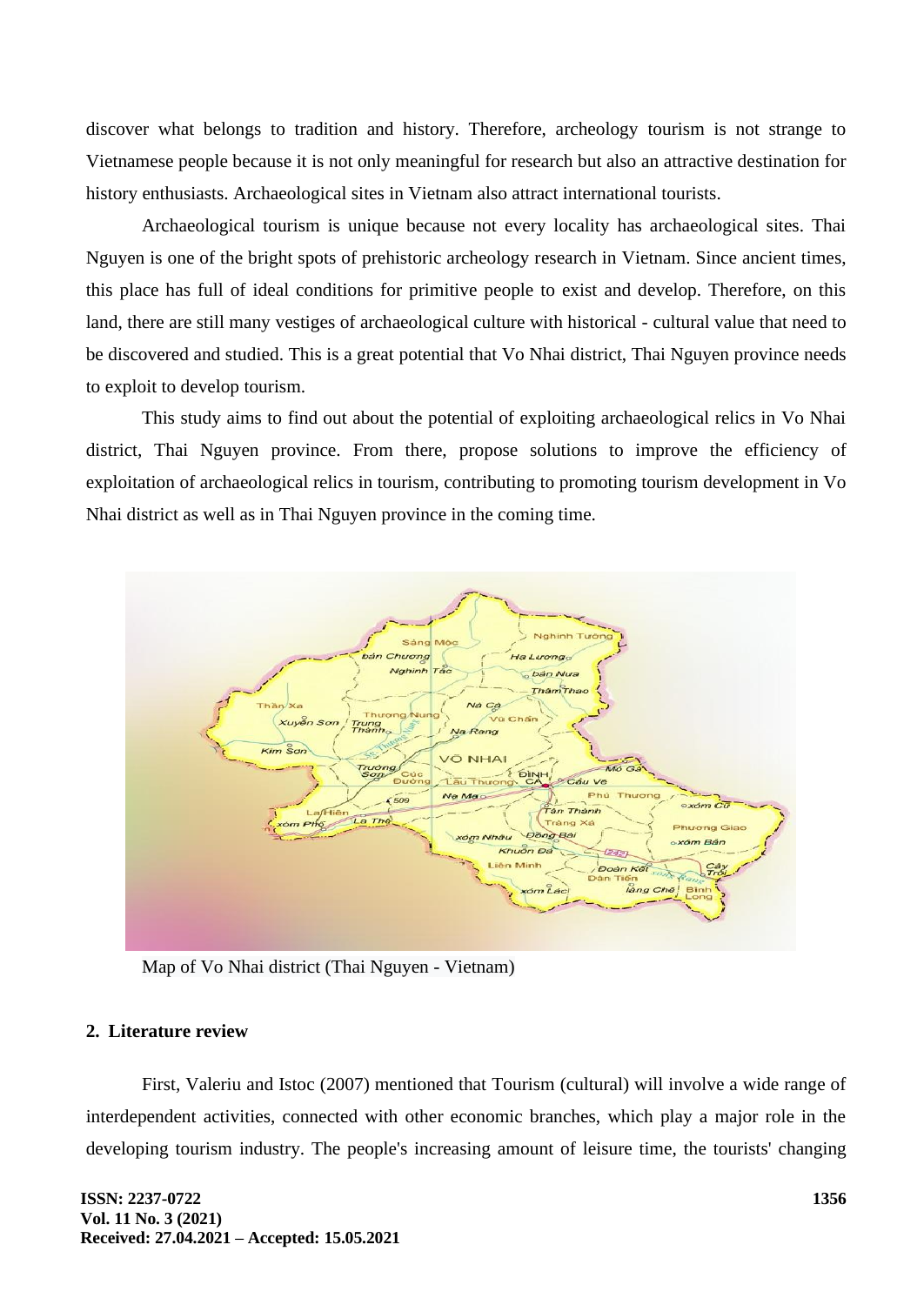interest and the increasing life expectancy help the cultural tourism gain popularity faster then other tourism segments.

The, Croes and Semrad (2013) stated that Tourism (cultural) can be developed in concepts of small islands destinations. And various tourists can determine The cultural tourism typology. Then we can quantify the economic impact of cultural tourists.

Last but not least, Richards (2018) said that There are many aspects of tourism (cultural ) such as heritage conservation, cultural tourism economics, anthropology, etc. And we see the shift from tangible to intangible heritage, more attention for indigenous and other minority groups and a geographical expansion in the coverage of cultural tourism research.

And Boudiaf (2019) said that historical site preservation, esp. Historical buildings are important for cities preservation of culture.

Therefore, cultural heritage preservation will go together with cultural life and urban development, and together with historic buildings inserted into city infrastructure and architecture, we can build sustainable tourism development.

### **3. Method**

Secondary documents related to the archaeological remains in Vo Nhai are collected from various sources such as research works, statistics, summary reports of agencies and departments of Vo Nhai district. and Thai Nguyen province. At the same time, other sources of information and documents in the form of documents, maps, movies, images, videos, etc. The collected data will be systematized, analyzed and synthesized to serve the research topic. assist.

## **4. Main Results**

#### **4.1. Archaeological Sites in Vo Nhai Thai Nguyen**

Than Sa commune, Vo Nhai district (Thai Nguyen) is a familiar address for archaeologists, historical researchers with excavations and research over the years. The works have contributed to confirm that this is one of the cradles of prehistoric people. However, until now, the famous archaeological sites here are still unknown to many people. (Last of the entry). The dense limestone mountains at the end of the Bac Son mountain system and the narrow valleys along the banks of the Than Sa river are typical features of the Than Sa topography.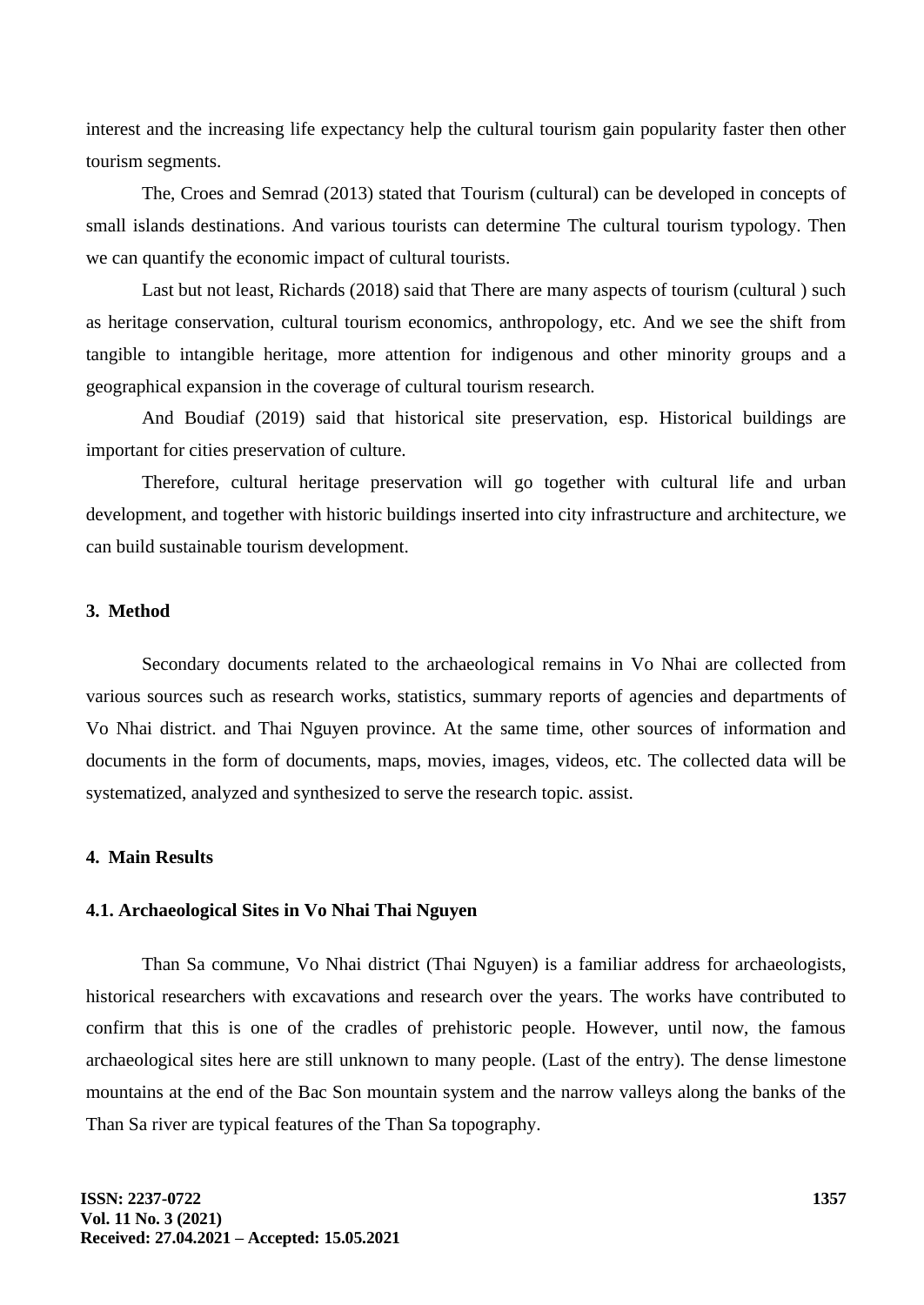From the early years of the twentieth century, a number of French archaeologists, H.Mansuy and M.Colani, discovered the first vestiges of prehistoric people living and residing in some caves and stone roofs in the area. Than Sa (Vo Nhai) area. On that basis, in 1972, the Vietnam Institute of Archeology and Viet Bac National University of Education (now Thai Nguyen University of Education) conducted an investigation into a number of caves in the area with new discoveries of artifacts compared with Hoa Binh culture, Bac Son culture. After that, the Vietnam Institute of Archeology coordinated with other units to continue to survey, investigate and excavate the Nguom rock roof site in Kim Son village, Than Sa commune and most recently the excavation in 2017 by the Institute of Archeology. Vietnamese archeology and the University of Washington (USA) have obtained a number of stone artifacts very rich in types, showing the diversity and uniqueness of stone processing techniques [2].

The cave site in Than Sa belongs to the Paleolithic age, dating from 30,000 to 10,000 years ago, including sites: Phieng Tung, Nguom, Tham Choong, Ranh 1, Ranh 2, Ha Son 1, Ha Son 2, Na Ngon, Na Khu... These sites prove that there existed an ancient culture called Than Sa culture. This is the oldest culture known to date in Vietnam and mainland Southeast Asia [11].

Phieng Tung cave is also known as Mouth Ho cave [ Phieng Tung means high and flat in Tay language. Because from Trung Son village, the shop looks like a tiger's mouth opening, so people in the area call it Mouth Ho cave], located on the eastern slopes of Meo mountain, with an altitude of more than 50 meters, in Than Sa commune, Vo district Chew. The cave is about 7 meters high, 10 meters wide, 20 meters deep, has 2 floors; the upper floor is narrow, does not contain archaeological sites but contains beautiful stalactites; Downstairs, archaeologists have collected 659 stone artifacts, mainly small pieces of hewn tools from the Middle Paleolithic period in Vietnam, about 18,000 to 30,000 years ago today.

According to the results of archaeological excavations from the end of the twentieth century to the present, Nguom rock roof has three layers of continuous development, not separated by the inanimate layer. These cultural strata date from about 41,000 years to 23,000 years ago. This proves that the ancient people lived and developed here for a very long time. Nguom rock roof - the most important site in the Than Sa archaeological site, a human relic of the Old Stone Age, ranked as a national historic site in 1982. The artifacts were found in the Middle Ages. Paleolithic stone dating from 18,000 - 30,000 years ago are the cultural vestiges of ancient Vietnamese people. With the results of studying the site of Phieng Tung cave and Nguom rock roof in Than Sa, archaeologists have determined that there is an archaeological culture of Than Sa belonging to the Paleolithic age,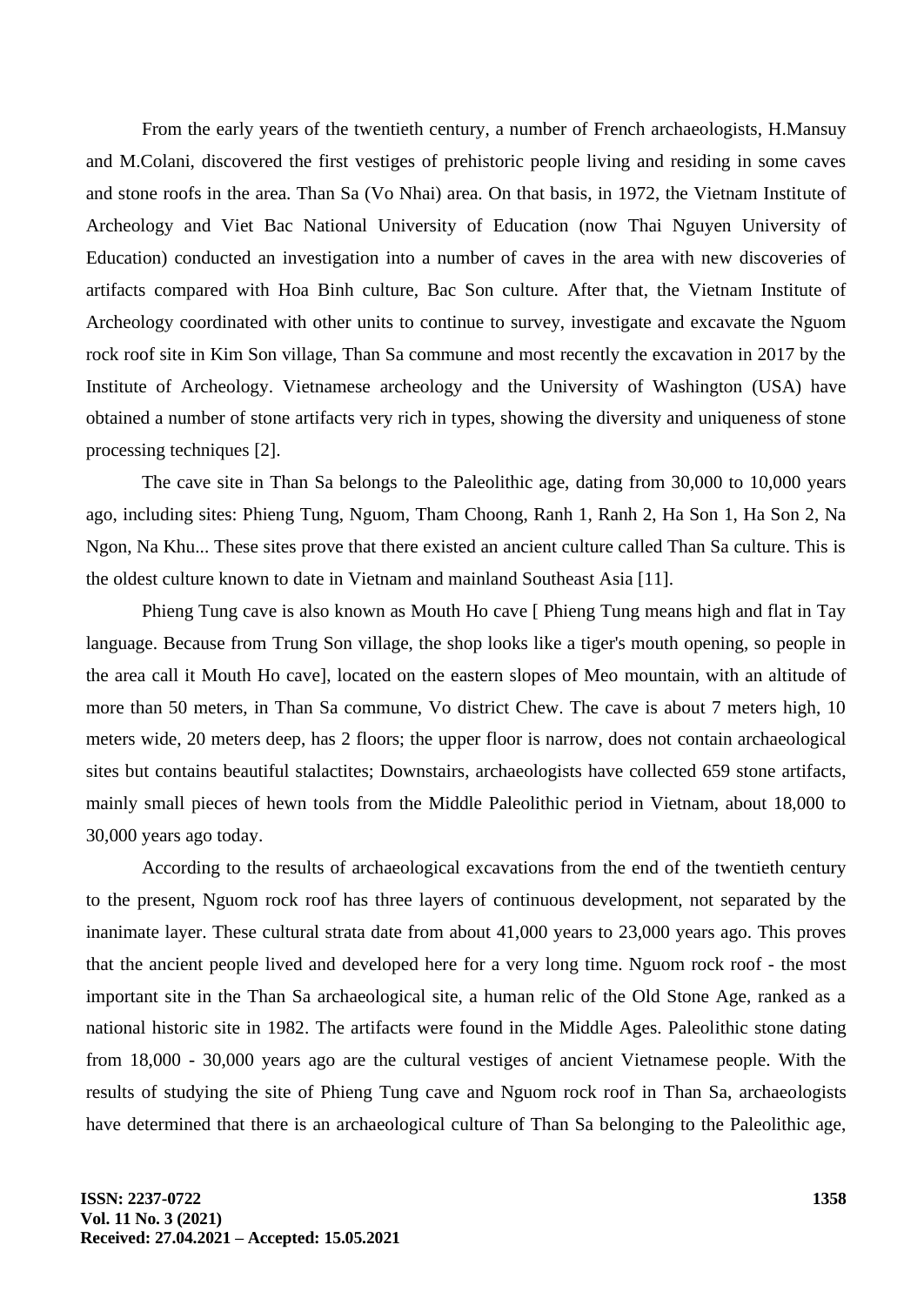whose owners are Homosapiens. 13]. These are extremely valuable archaeological evidences, not only contributing to the research of the Stone Age in Vietnam but also in Southeast Asia.

Recently discovered archaeological site is Oc cave (Binh Long commune, Vo Nhai district) not far from Nguom rock site, excavated in 2015 in association with the role of the Vietnam Institute of Archeology and Thai Nguyen Provincial Museum. Oc Cave is located halfway up a limestone mountain, the cave is about 15 m higher than the valley below, the mouth of the cave is 14 m wide, the cave is 45 m deep, with an area of about 1,000 m2. Excavation results show that Oc Cave has only a single cultural layer with a uniform structure from bottom to top. Typical relics are Bac Son mark and blade sharpening ax, showing that this is a site of Bac Son culture, dating from about 6,000 to 7,000 years ago. Oc Cave is a human relic of the early Neolithic period, ranked as a national historical relic in 2017 [2, p.55].

In Than Sa valley, in addition to two important addresses, Nguom and Phieng Tung, within a radius of a few kilometers from Phieng Tung site, there are nearly 10 sites that used to be the residence of primitive people such as: are Ranh 1, Ranh 2, Ranh 3, Na Ngon, Na Khu, Ha Son 1, Ha Son 2, Tham Choong, etc. These are archeological relics of the Late Paleolithic period, different and earlier than the Son Vi culture. This achievement has great significance for the perception of prehistory not only for Vietnam but also for Southeast Asia.

Than Sa is a place where primitive people have lived continuously for several tens of thousands of years, from the Old Stone Age to the Late Neolithic period, where important archaeological discoveries have contributed to proving the appearance of God. and the continuous development of people belonging to archaeological cultures in Vietnam, from Nui Do to Than Sa, Son vi, Hoa Binh, Bac Son, etc. to step into the prehistoric period - The Metal Age with its background. Dong Son culture is brilliant. In Asia, only the Lang Giong Rieng relic of Thailand and Bach Lien Dong in China have many similarities. Due to its scientific significance, it has a special position in learning about the evolutionary history of primitive humans in Vietnam in particular and in mainland Southeast Asia in general. Than Sa archeological site was ranked national by the State in 1982 and was included in the category of special national monuments by the Ministry of Culture and Information.

This is also the basis for the early appearance of mankind on Thai Nguyen land, the premise for the formation of the state. A series of archaeological sites with different early and late dates have proved the above statement. The archaeological values at Vo Nhai are not only meaningful to Vietnam but also regional and world-class. The archaeological sites here can be used to help promote sustainable tourism in Thai Nguyen.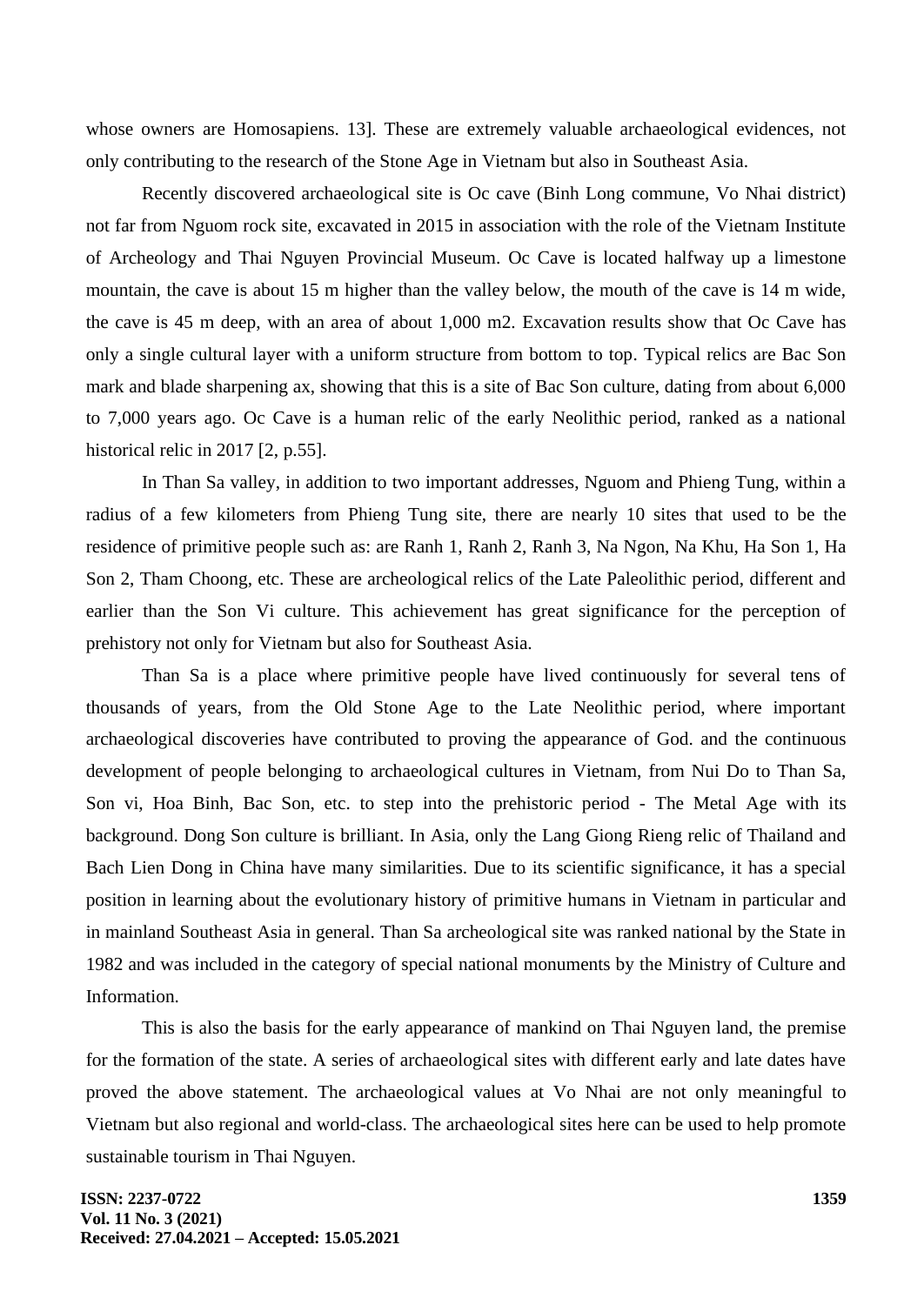#### **4.2. Potential for Archeological Tourism Development in Thai Nguyen**

The country, culture and people of Vietnam in the past and present have left many impressions on international friends. Developing archeological tourism is considered a promising industry here, contributing to promoting Vietnamese history and culture to the world. Opening a new direction for the archeological tourism industry which is in need of research and development in Vietnam. With valuable assets of archaeological heritage system, Vo Nhai district can fully plan and develop tourism. Tourism will raise awareness of archaeological cultures and vice versa, archaeological sites will create excitement and depth for tourism.

Firstly, the potential for archeological tourism in Vo Nhai is the largest among localities in Thai Nguyen. Through investigations, exploration and archaeological excavations from the 1920s to the present, archaeological sites, documents and artifacts are kept at Thai Nguyen Provincial Museum about Mouth Ho cave, Nguom rock roof, etc. Oc cave in Than Sa and Binh Long communes, Vo Nhai district has demonstrated the research base on prehistory in Thai Nguyen. Coming to this type of cave tourism, visitors will have an interesting trip, witness firsthand the relics, excavated holes in the cave, climb mountains, experience the wild life, feel the environment. environment, fresh climate amidst the natural space of high rocky mountains as far as the eye can see, both profound and mysterious of the land of the ancient Montagnards on the land of Binh Long, Than Sa. This is the special tourism potential of Vo Nhai district that no other locality in Thai Nguyen has. This potential not only attracts domestic tourists but also international visitors, especially archaeologists who are interested in learning about prehistoric human history.

Secondly, in addition to archaeological sites, Vo Nhai also has many other tourism resources that can be combined with archaeological tourism. According to Dr. Chan Kieu, Center for Southeast Asian Studies under the American Institute of Archeology: "In the world, archaeological tourism is quite popular, especially in European countries. About 75% of tourists take advantage of archaeological programs and sites for recreational visits. In Vietnam, 75% of tourism and 25% of archeology should be combined, the tours will be more successful, the number of visitors will be more. With that approach, not only one industry benefits, but many industries benefit" [https://daibieunhandan.vn/du-lich-khao-co-hoc-241526].

Revolutionary historical and cultural relics are valuable assets of each locality, each nation, each country and the whole of humanity. It is the most faithful, authentic and specific evidence of the cultural characteristics of each country and region. It contains all that belongs to the good traditions, the quintessence, the wisdom, talents, cultural and artistic values of each country. Cultural and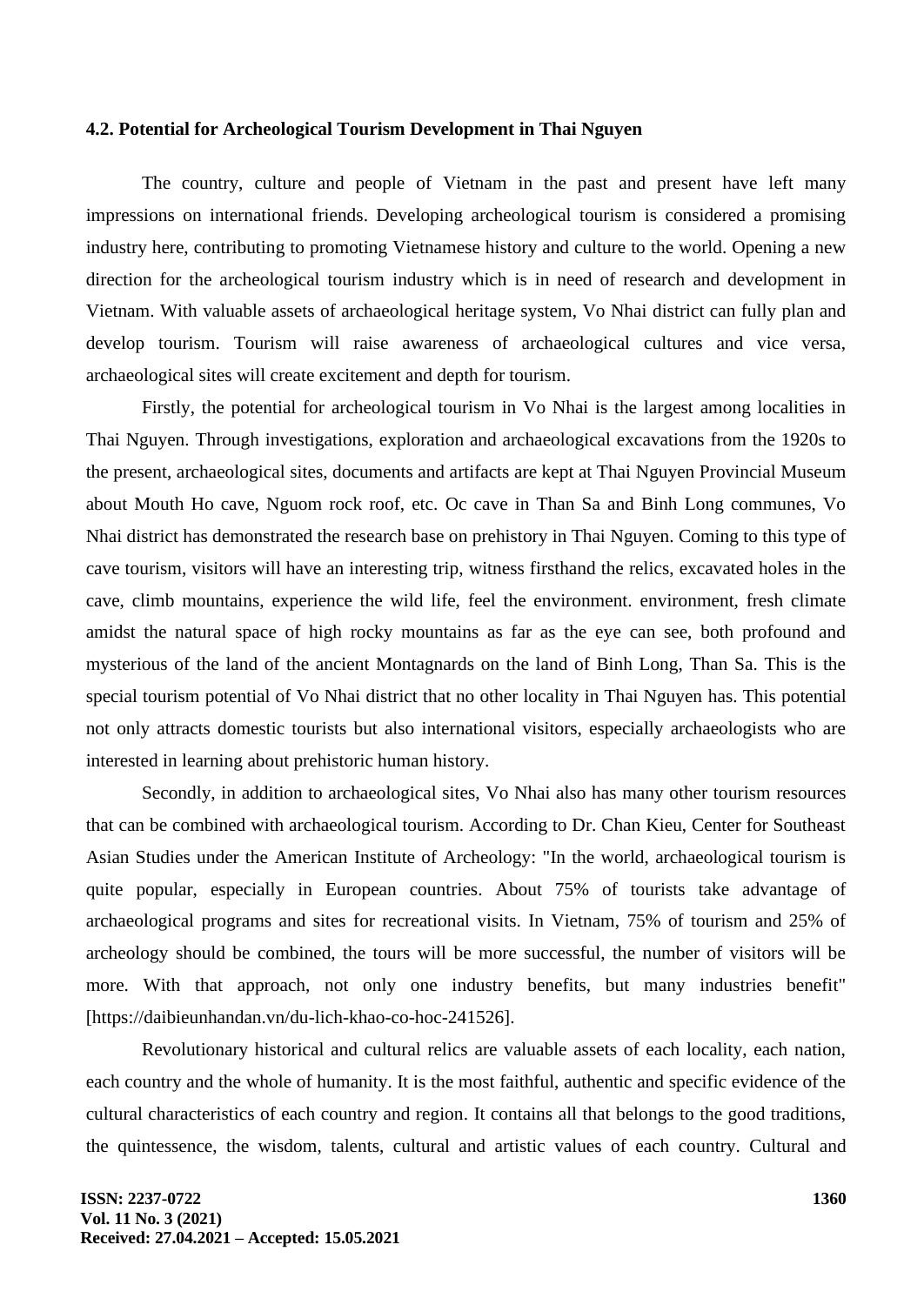historical relics have great potential, contributing to the development of human intelligence and talent, contributing to the development of humanities and historical literature.

That is the historical face of each nation, each country, each region. Vo Nhai is a district with many historical and cultural relics, most of which are ranked at national and provincial level. These relics are not only valuable in terms of history, but also in terms of architecture, art, and Eastern Buddhist culture, so they have oriented people towards their roots and cultural values. protected, national identity is preserved. It is because of its values that historical and cultural relics are attractive tourist destinations for tourists, historians, and cultural researchers. This is a great potential that can be exploited for ecotourism activities.

|       |                                         | Monument type |              | Address    |
|-------|-----------------------------------------|---------------|--------------|------------|
| Order | Name of monumnet                        | National      | Provincial   |            |
|       |                                         | level         | level        |            |
| 1.    | Hang phượng Hoàng – suối Mỏ Gà          | X             |              | Phú Thượng |
| 2.    | Đồng Toong-Cơ sở cách mạng thời kỳ      |               | X            | Phú thượng |
|       | 1941-1943                               |               |              |            |
| 3.    | Đình Mỏ Gà                              |               | $\mathbf{x}$ | Phú Thượng |
| 4.    | <b>Đình Làng Vang</b>                   |               | X            | Liên Minh  |
| 5.    | Địa điểm thành lập Đội Cứu quốc quân II | $\mathbf{x}$  |              | Tràng xá   |
| 6.    | Địa điểm thành lập Chi bộ Đảng đầu tiên |               | X            | Phú Thượng |
|       | huyện                                   |               |              |            |
| 7.    | Hang Huyện                              | X             |              | Tràng Xá   |
| 8.    | Đền Đình Cả                             |               | $\mathbf{X}$ | TT Đình Cả |
| 9.    | Địa điểm đồn Đình Cả                    |               | X            | TT Đình Cả |
| 10.   | Nơi thành lập chính quyền cách mạng     |               | $\mathbf{x}$ | La Hiên    |
|       | huyện Võ Nhai                           |               |              |            |
| 11.   | Địa điểm Chủ tịch Hồ Chí Minh thăm tổ   |               |              | Dân Tiến   |
|       | Đảng Na Chế                             | X             |              |            |
| 12.   | Địa điểm lưu niệm Chủ tịch Hồ Chí Minh  |               | X            | Liên Minh  |
|       | ở Làng Vang                             |               |              |            |

Table 1 - List of Vo Nhai Revolutionary Historical Sites

(Source: Vo Nhai District Culture Office in 2019)

Than Sa relic site (Vo Nhai) also has a lot of potential to combine archaeological tourism with ecological, cultural, spiritual and resort tourism. Surrounding Than Sa is the majestic limestone mountains, green mountains and blue water - where visitors can admire the scenery and explore the diverse ecosystem of nature in contemplation and fantasies about the life of the ancients. Taking advantage of the cool climate, some localities in the district have begun to develop tourism services with rich flower fields and valleys, attracting the attention of tourists. Vo Nhai district is also home to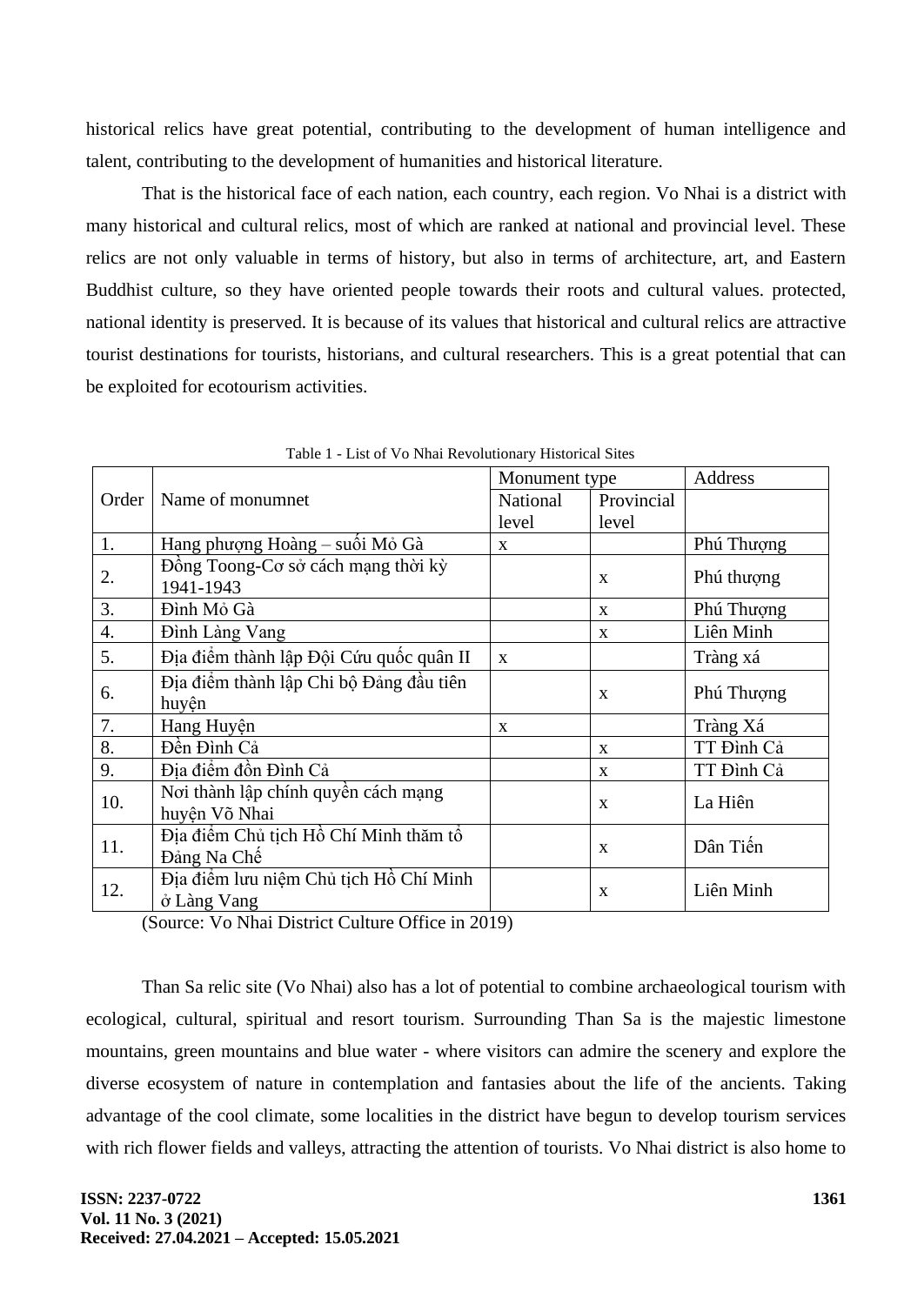many ethnic minorities typical for the mountainous Northeastern region of Vietnam such as Tay, Nung, Mong, Dao... Although the livelihoods and cultures of these ethnic groups have changed. change according to the law of development and the phenomenon of industrialization and urbanization. However, there are still many ethnic minority villages that keep their scenery, language and traditional cultural activities. This is an opportunity to build a model of archeological and historical tourism, combined with cultural and community tourism associated with accommodation services, cuisine, agricultural experiences and cultural activities. folk.

Thirdly, Than Sa archaeological site can become a destination in the archaeological tourist route connecting Thai Nguyen with Lang Son. In Lang Son province, where the first site of the Bac Son culture was discovered, up to now, there are still many archaeological sites in the districts of Bac Son, Binh Gia, Huu Lung, Cao Loc.. Born from the heart of Hoa Binh culture (belonging to the Neolithic period), relics of Bac Son culture were discovered in a large number and rich in types (including stone, bone, and molluscs). and pottery) in Southeast Asia in general, and the northern mountainous region of Vietnam in particular, in which Thai Nguyen and Lang Son are the centers. According to the inventory of relics in Lang Son province (attached to Decision No. 73/QD-UBND, dated January 10, 2019 by the Chairman of the Provincial People's Committee), the province currently has 37 archaeological relics at 11 sites. districts and cities, including 8 national-level relics and 13 provincial-level relics. Some sites have been recognized as national relic such as: Phai Ve site (Lang Son city), Phia Diem site (Cao Loc district), Tham Hai cave site, Tham Khuyen cave (Binh Gia district), …

Archaeological sites in Bac Son and Vo Nhai (especially in Hang Oc) have many similarities, proving that prehistoric people in the two lands had interference and contact. Therefore, studying archeological sites in these two localities helps us to have the most general views about the characteristics of people and ethnic culture in the early period of formation in the Northeast region. On the other hand, in terms of tourism economy, connecting Vo Nhai with Bac Son helps to form an archaeological tourist route that will attract the largest number of tourists, who are domestic and international researchers who are interested in archeology. Passionate about history and culture.

Fourth, the potential to combine archeological tourism with educational and experiential activities in Vo Nhai is very large, attracting an abundant and sustainable number of tourists. The 4.0 revolution is having a strong impact, requiring Vietnam's education to be comprehensively reformed. With the policy of taking learners as the center, learning goes hand in hand with practice, high schools in Thai Nguyen province and neighboring provinces such as Bac Giang, Tuyen Quang, Bac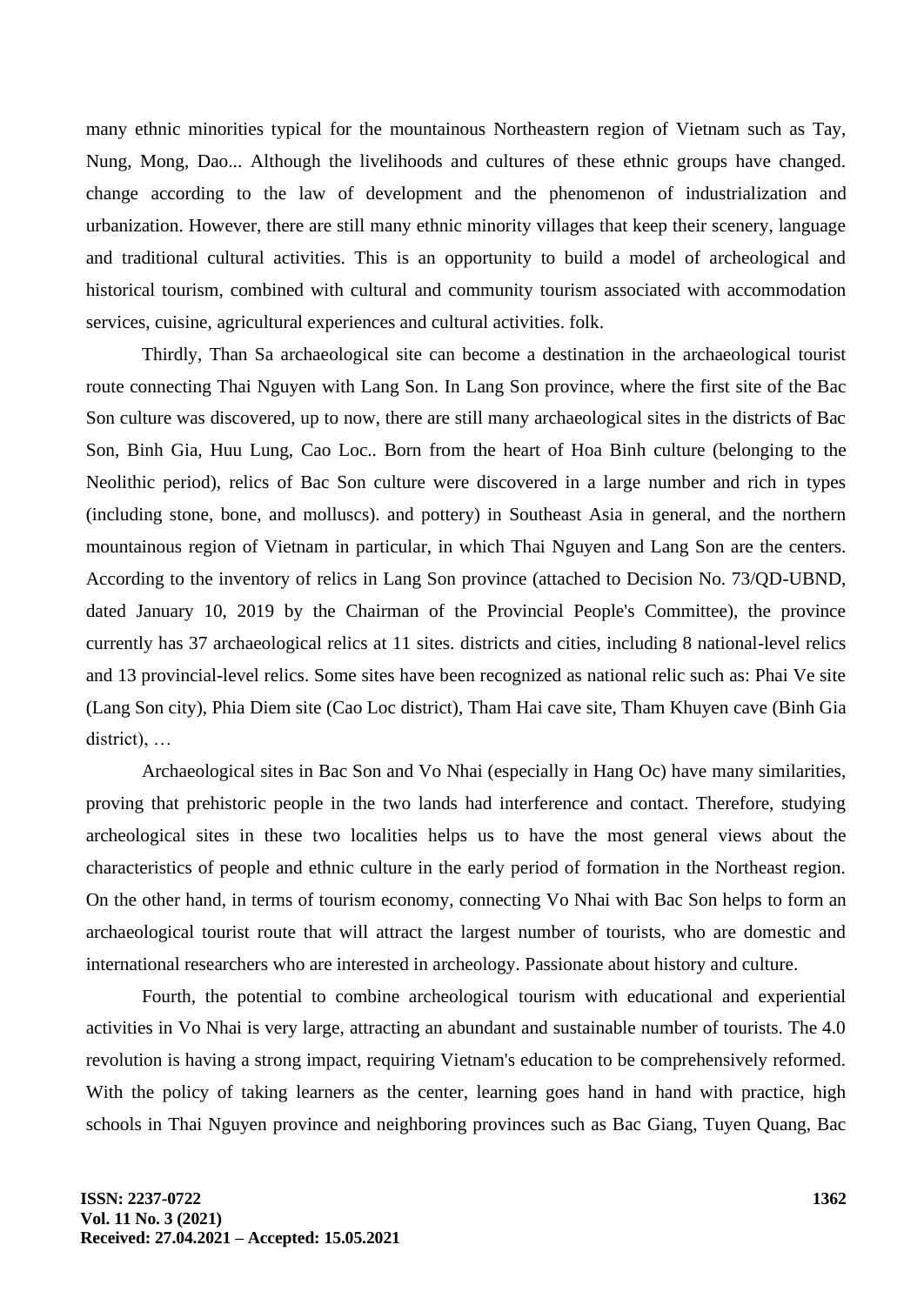Kan, Lang Son... regularly organize trips sightseeing, experience activities at historical - cultural sites.

Thai Nguyen University is one of three regional universities in Vietnam with a large student population of over 100,000 students, in which there are many majors such as history, tourism, social work, cultural management, etc. Law, geography, literature, culture... Every year, universities in Thai Nguyen often organize study tours for students at historical and cultural relics in the province to help them understand better. about the history of human formation in Thai Nguyen as well as in Vietnam. The introduction of archaeological artifacts into teaching and learning has enhanced the awareness, skills, and professionalism for students and faculty members of history majors. Tourism students have practical experience while improving their knowledge and practice leading tours at archaeological tourist sites. Through studying at the monuments, students have a passion and interest in learning, researching national roots, fostering love for their homeland and territorial sovereignty.

Primary schools, middle schools, high schools have put the experience program into their annual activities. Experiential activities at Vo Nhai archeological sites make an important contribution to teaching Vietnamese history and world history in prehistoric and prehistory, as well as being an indispensable place for learning in history subjects. local history. In Vietnam, history is an important study that contributes to fostering love for the country - one of the good traditions of the Vietnamese nation. Passionate patriotism is one of the important factors making great victories in the history of nation building and defense of the nation, especially in the victory over the Covid-19 pandemic.

Experiential activities in the field help students realize the beautiful scenes of their homeland, realize the living conditions of primitive people. Through these relics, teachers will help students realize that in the ancient Thai Nguyen territory, there were people living in ancient times. Thai Nguyen is one of the first cradles in the history of human and ethnic formation in Vietnam. Thai Nguyen people have a process of formation and development on this very land, not because ethnic groups from other countries have migrated as some reactionary concepts mentioned. The combination of archeology tourism with historical education, education of ethnic traditional cultural thought for the young generation in Thai Nguyen has great potential, so it needs to be researched and implemented appropriately.

In the context of the Covid-19 pandemic spreading around the world, seriously affecting countries and peoples around the world. The economy suffered a lot of decline, especially the tourism industry. In Vietnam, the Vietnamese Party, Government and people are united and resilient in repelling the pandemic, creating conditions for economic sectors to develop. However, the number of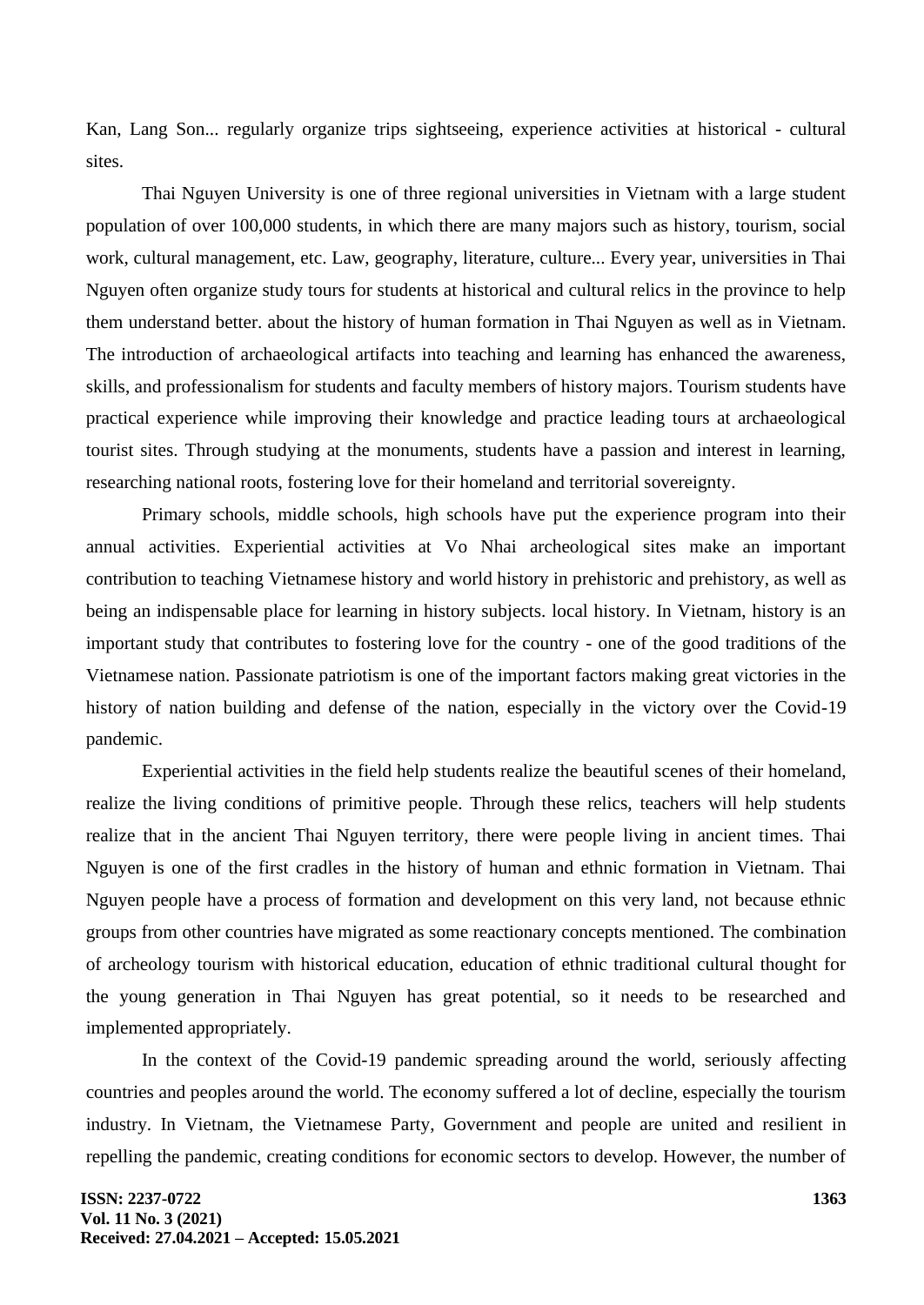international tourists to Vietnam has decreased sharply, Vietnamese people have not been able to travel, especially the major tourist centers in Hue, Da Nang, Nha Trang, Ho Chi Minh City.... Therefore, people of Thai Nguyen province in particular and the whole country of Vietnam tend to choose local tourist destinations with short weekend experiences. This is the potential for archeological tourism in Thai Nguyen to have the conditions to develop during the period of uncontrolled disease. This is reflected quite clearly when the number of domestic tourists in Vo Nhai tends to increase in the first months of 2021.

Fifth, the appropriate policies of the People's Committee of Thai Nguyen province and the People's Committee of Vo Nhai district have contributed to preserving and promoting the values of archaeological relics to serve tourism development. That attention has been concretized with specific policies and actions: zoning, planting relics signs at archaeological sites, creating conditions to provide information for tourism - service businesses. services, investors learn, research on archeological tourism Vo Nhai. Thai Nguyen Provincial Museum cooperates with the Institute of Archeology, National Museum of History to conduct archaeological investigations at the sites of Nguom, Phieng Tung, and Oc Rocks.

The results of archaeological excavations create a solid basis for the authorities, people and tourism investors to firmly research and build an archaeological tourism model in Vo Nhai with specific items. In order to promote the values of archaeological relics, the first and most important issue is to preserve those values. In 2014, the People's Committee of Thai Nguyen province decided to approve the project "Support for the conservation, embellishment and promotion of the value of the classified historical and cultural relics, scenic spots, and art architectures" ranking in Thai Nguyen province, period 2014 - 2020". The project has contributed to the protection and embellishment of archaeological sites in Vo Nhai to serve the development of sustainable tourism.

However, in fact, due to limitations in investment resources, technology, display systems, tour guides, etc., these places are not really attractive to tourists. The number of tourists at archeological sites in general is still small compared to many other types of tourism such as recreational tourism, eco-tourism... The road to the Nguom rock roof site of the archaeological relic site Than Sa archeology is still bumpy and dangerous. This place has almost not been invested to preserve and preserve the integrity of the site in the long run, while the information about the site introduced to visitors is very sketchy, the number of guides is small, not meeting the needs of tourists. bridge. The mining of minerals in Than Sa river greatly affects the Nguom rock site.

In order to develop and exploit archeological tourism, it is necessary to have a synchronism from the facilities to the local operating and management policies, if the policies are good, the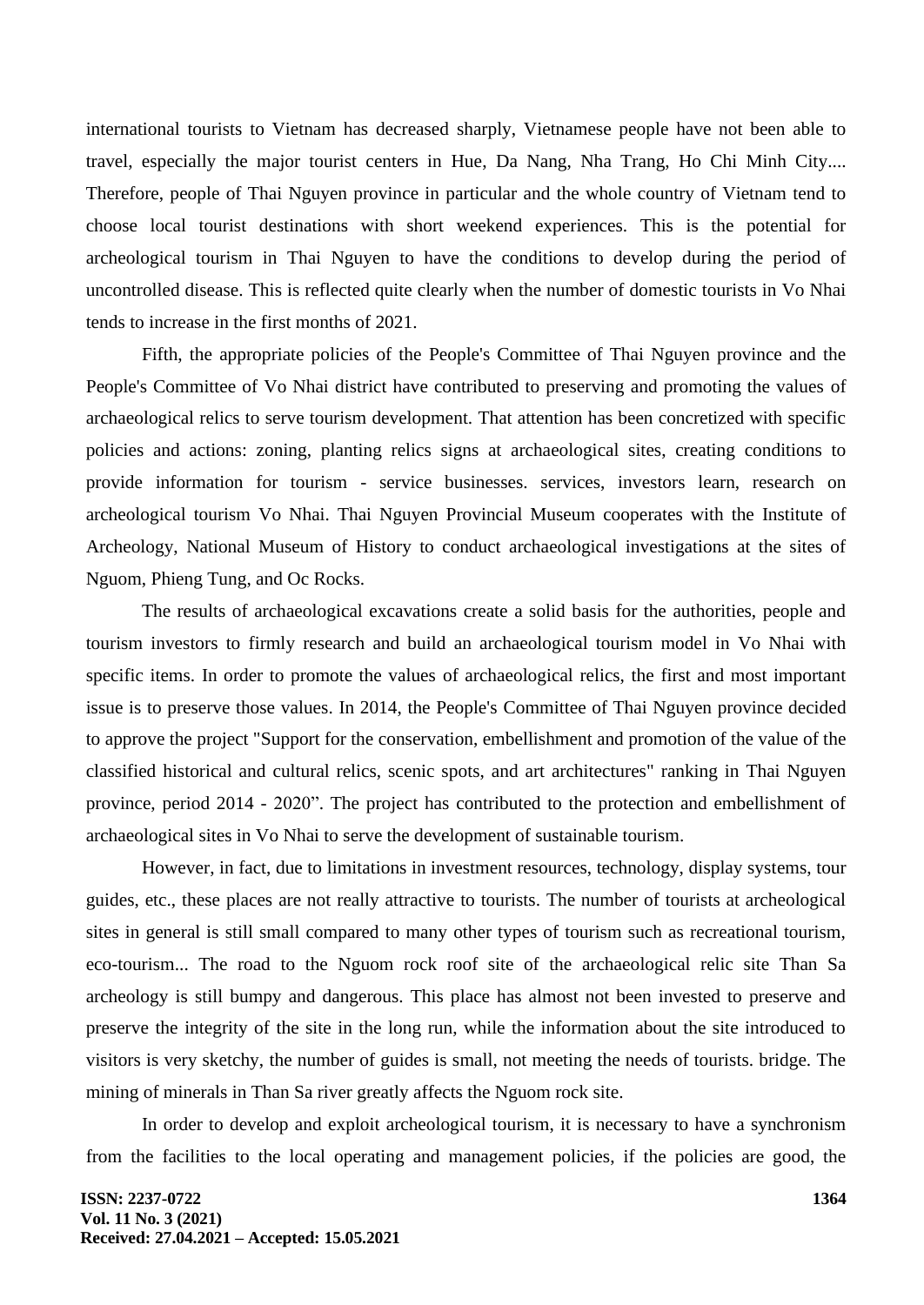potential is diverse, the staff capacity is high. If the facilities do not meet the requirements, it cannot be exploited effectively. When the number of tourists increases, the demand for services will increase, the requirements for tourism services are increasingly strict while the district still lacks quality restaurants and hotels for guests to stay and eat. tourism products, resulting in low tourism revenue.

It can be affirmed that the tourism potential in Vo Nhai is very large, but it has not been exploited effectively, tourists coming to the district are often solo, not many group guests, not long stay guests and most like very little. This reflects that tourism products as well as services to meet the needs of visitors are not high.

# **5. Discussion**

#### **Solutions to Promote Archeological Tourism in Vo Nhai District**

Vo Nhai is a mountainous district of Thai Nguyen province, conditions for industrial and agricultural development are still limited, and people's lives are still difficult. Therefore, tourism development is a right and appropriate direction of Vo Nhai district in the current context. With the number of visitors increasing over the years, it has proved that Vo Nhai's tourism industry is increasingly changing and developing, contributing to increasing tourism revenue. On weekdays of summer, this place only has 300-400 visitors, on holidays it attracts 700-800 visitors/day. From 2018 and earlier, in the district, there was only one tourist attraction of Phuong Hoang cave - Mo Ga stream that brought in very little revenue, with only an average of 50 million VND/year (Source of social economic report). Association of Vo Nhai district over the years). Some other places such as: Sevenstorey waterfall, Rainfall waterfall, Nguom rock roof in Than Sa commune also only attract a small number (about over 100 people/day) to visit, rest and cool off in the summer. . In other places, almost none. In order to effectively exploit archaeological tourism in Vo Nhai, the research team proposes the following solutions:

Firstly, combine tourism with preserving archaeological relics. The potential for archeological tourism in Vo Nhai is huge as the research team mentioned in Section 3.2. However, if we overexploit it, the resource will be increasingly depleted and in the future the resource will no longer have its attractive features to attract tourists. Therefore, the assessment of the value of resources in the field of tourism is very necessary and is always the top concern of tourism managers. From there, properly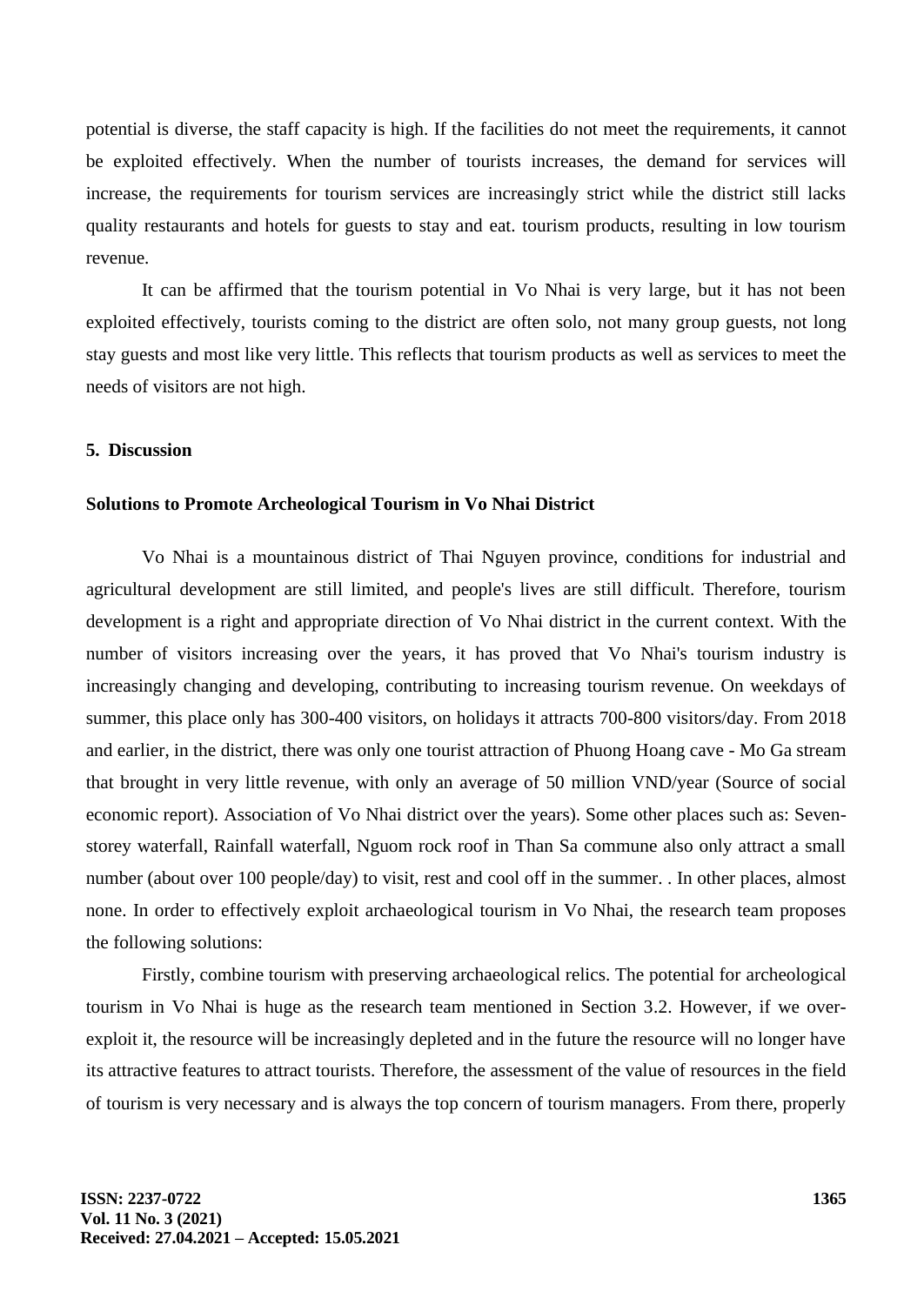assess the value of resources for current tourism activities and rationally exploit resource values for effective tourism development.

Excavations, archaeological research at Nguom Rock, Oc Cave and many other caves in Than Sa area have provided new insights into the continuous development of prehistoric culture in Thai Nguyen and Thai Nguyen. Vietnam, attracting the attention of many domestic and foreign researchers. The problem is that archaeological sites and relics of prehistoric people need to be preserved and introduced to the public. This is one of the important tasks of the archeology industry and Thai Nguyen Provincial Museum. Many archaeologists, historical researchers, and cultural managers believe that the archaeological sites in Than Sa area are completely worthy to be recognized as a special national historical relic, not only is a national monument as it is today. Thai Nguyen is honored to have precious prehistoric archaeological sites, but requires attention and practical solutions to preserve and promote the valuesto create cultural tourism products. Unique, attractive, attracting customers.

Archaeological sites in Vietnam and around the world have the common feature of restored structures that were once abandoned; vestiges of all kinds (both in underground and underwater sites) as well as cultural materials associated with those monuments; the works are excavated open-air... Therefore, this is considered a fragile and non-renewable cultural source. Therefore, the exploitation and use of tourism must be carefully calculated to minimize negative impacts on archaeological relics. However, tourists coming to archaeological sites with an eager and curious mentality should want to visit the excavation site directly, want to touch the artifacts directly or experience participating in the excavation process. excavated thus easily damaged artifacts as well as the soil of each historical period has been exposed.

Therefore, when implementing archaeological tourism, relevant responsible agencies need to study very carefully the issues related to the conservation of national assets, so that future generations can not only admire but continue to exploit this legacy. There are monuments we can bring visitors to visit, but in some places, the status quo must be preserved, so it should not be put into tourism."

Second, build suitable tourist routes to exploit the strengths of archaeological relics. Traditional tourist attractions, especially prehistoric archaeological sites in Vietnam, attract visitors because of their specific characteristics. They go there for sightseeing, also to explore, experience and research. We have a very diverse and rich volume of archaeological sites. However, developing tourism at these addresses is a problem for many people. The number of tourists at archeological sites in general is still very small compared to many other types of tourism such as recreational tourism, ecotourism, etc.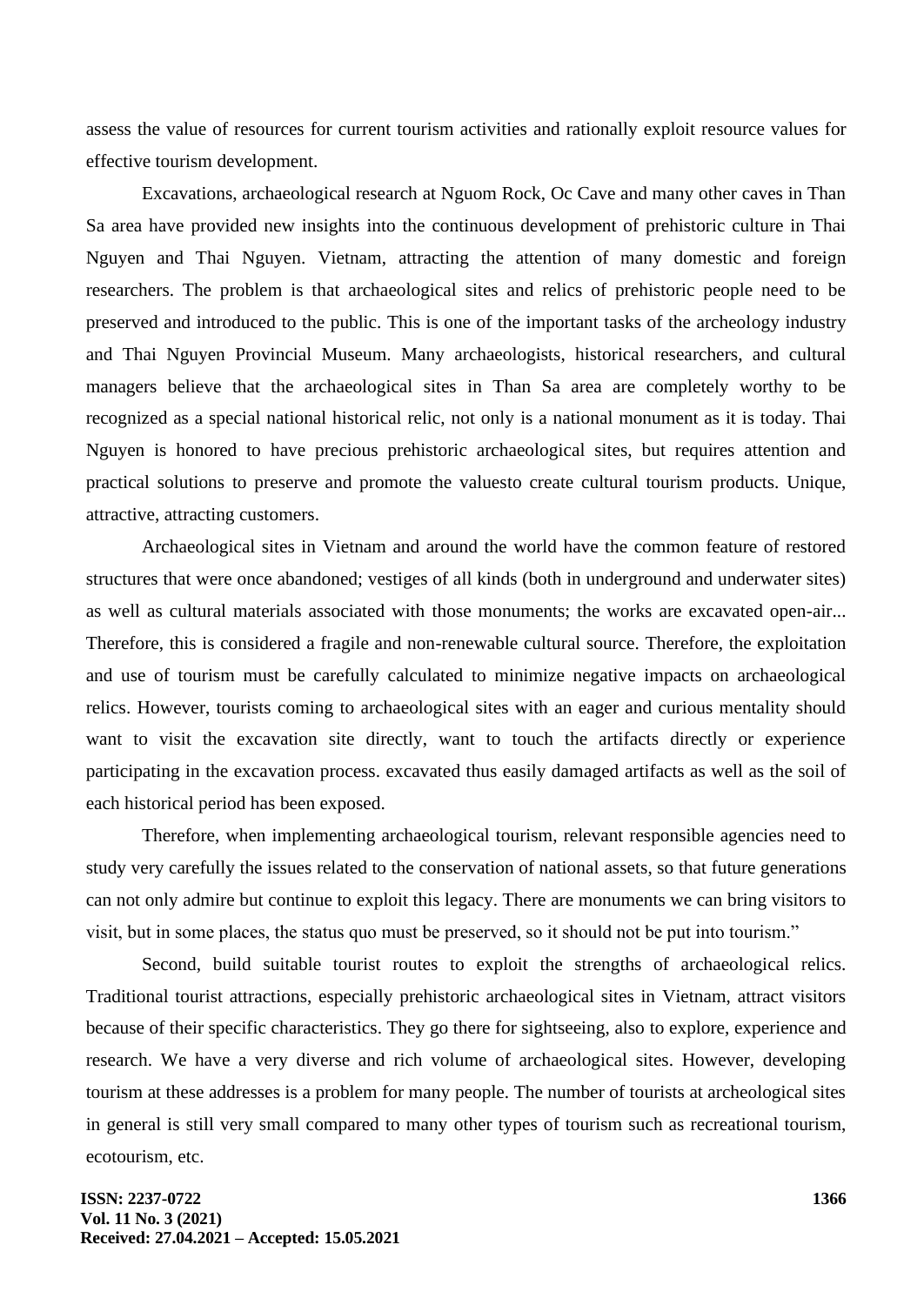Therefore, to develop this type of tourism, it is necessary to select outstanding sites and build a complete tour. With the potential for tourism development mentioned above, especially archeological tourism and ecotourism, Vo Nhai district can build tours in a day or a few days, bringing many interesting experiences for tourists. traveler. Tour 1 can be Than Sa - Thuong Nung (Tham Giao cave, Thuong Nung communal house, Dom waterfall) - Sang Moc (Tham Luong cave, Nghinh Tac family, Po Don). Tour 2 can be Phuong Hoang Cave, Mo Ga spring (Phu Thuong) and then Mo Ma stream, Hu cave (Bac Son, Lang Son province); Phu Thuong - Trang Xa (Kon Manh forest, Huyen cave) - Dan Tien (Quan Che lake) - Binh Long (Oc cave). In addition to the tours on Vo Nhai can be combined with the form of experience tourism - discovery in the local traditional craft villages. That will attract tourists to return to Vo Nhai many times in the future.

Next, it is necessary to promote the application of achievements of the 4.0 industrial revolution in the development of archaeological tourism in Vo Nhai. On the basis of archaeological documents and studies on the daily life of ancient residents, Vo Nhai district and Thai Nguyen province need economic investment to rebuild models and make vivid films about life. of prehistoric humans. Drones equipped with LIDAR, infrared and ultrasonic sensor systems fly over the mound to detect subterranean structures with high accuracy within minutes. A technician reading the 3D images generated by the scan will clearly see the points, cultural layers, artifacts buried deep in the ground. The miniature robots will then dig deeper into the excavation pit to collect specimens such as bones for DNA testing.

They will scan and send images back to the ground, this way the ancient material will not be disturbed. 3D printers can reconstruct treasures found in scans – in gold, lapis lazuli or any other eraappropriate material. Many archaeological sites in the world have applied new technology to create new interactive applications and products with the aim of enhancing the user experience such as location-aware audio guides, live applications, etc. online and mobile, games, interactive multi-touch screens, virtual/augmented reality systems, 3D virtual worlds and other types of settings including autopilot. The application of modern technology has both contributed to preserving the monument and creating an attraction for tourists, so this is one of the bases for sustainable development.archeology tourism. To exploit the strengths of tourism development, Vo Nhai needs to pay attention to and upgrade the transport infrastructure system at some tourist routes and spots; planning, investing in, embellishing a number of items and ancillary works at monuments and landscapes; as well as developing a number of accompanying services to meet the needs of visitors. Especially, it is necessary to attract the investment of large enterprises in the field of tourism across the country to create professionalism and attract tourists. Thai Nguyen province's tourism industry is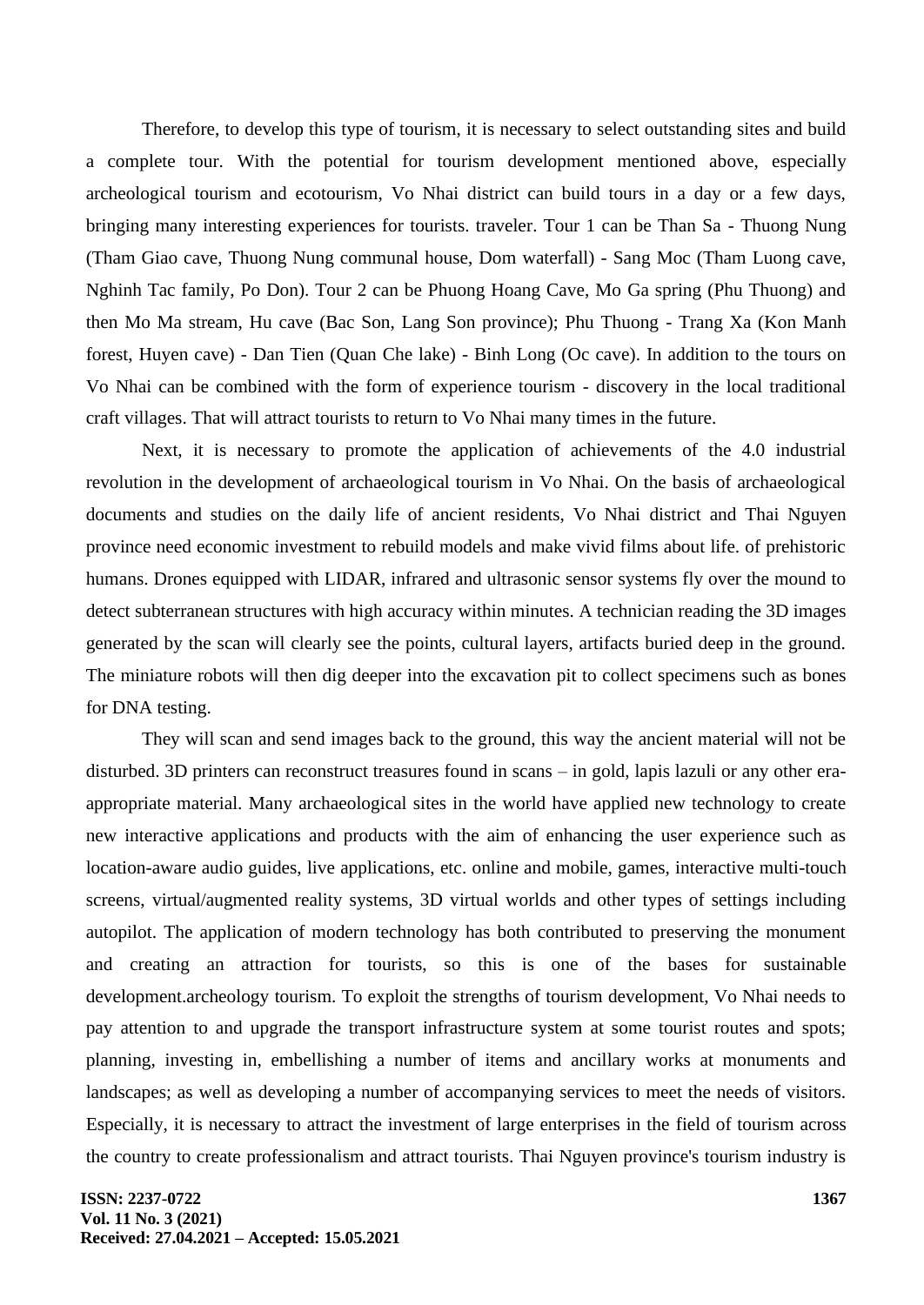also focusing on training a team of guides with professional qualifications, good skills, knowledge of tourist attractions, especially archeological tourism, so that when marketing as well as Attracting visitors has the ability to convey the values of the tourist destination, creating attractiveness for visitors. In addition, it is necessary to promote the propaganda and promotion of Vo Nhai archaeological images with domestic and international friends.

Finally, promote and develop the infrastructure and human resources to exploit effectively.

### **6. Conclusion**

Thai Nguyen is a mountainous province located in the northeast of the country, where there are green mountains, blue water, charming scenery, located in the mountain system of the arcs of Bac Son, Ngan Son, Song Gam, Tam Dao. During the tectonic process of the earth's crust, the endogenous factors that create lava, tectonic movements, and geological architecture have produced for this land a lot of potential for tourism, including tourism. caves associated with archeology and spirituality.

The archaeological remains in Vo Nhai are very rich and varied from prehistory to prehistory. However, these findings are mostly new to researchers and have not been introduced to the public. Developing archeological tourism will be a good idea for tourism in Thai Nguyen province, because in fact, most Vietnamese people always have a sense of origin and desire to discover what belongs to tradition and history. and even international visitors would love to learn about our millennial culture. Of course, the exploitation of archaeological sites for tourism needs careful calculations because:

"Archaeological sites are often abandoned structures that have been restored; vestiges of all kinds (both in underground and underwater sites) as well as cultural materials associated with those monuments; The works are excavated in the open air... This is considered a fragile and nonrenewable cultural source. Therefore, the exploitation and use for tourism must be calculated carefully in order to minimize negative impacts on archaeological heritage. The problem arises that tourists want to visit the excavation site directly, want to touch the artifacts, so it is easy to damage the artifacts as well as the soil of each historical period that has been exposed.

The future development of Vo Nhai also needs to pay attention to preserving the beauty of the natural landscape, not exploiting the excessive value of resources but destroying the wild features of the natural scenery that has already been made. satisfied visitors when coming here. The issue of connecting routes and tourist spots needs to be focused, at the same time it is necessary to protect tourism resources, preserve the beauty of the natural landscape, the values of the local cultural resources. Hopefully in the not too distant future, Vo Nhai's tourism potential will be aroused and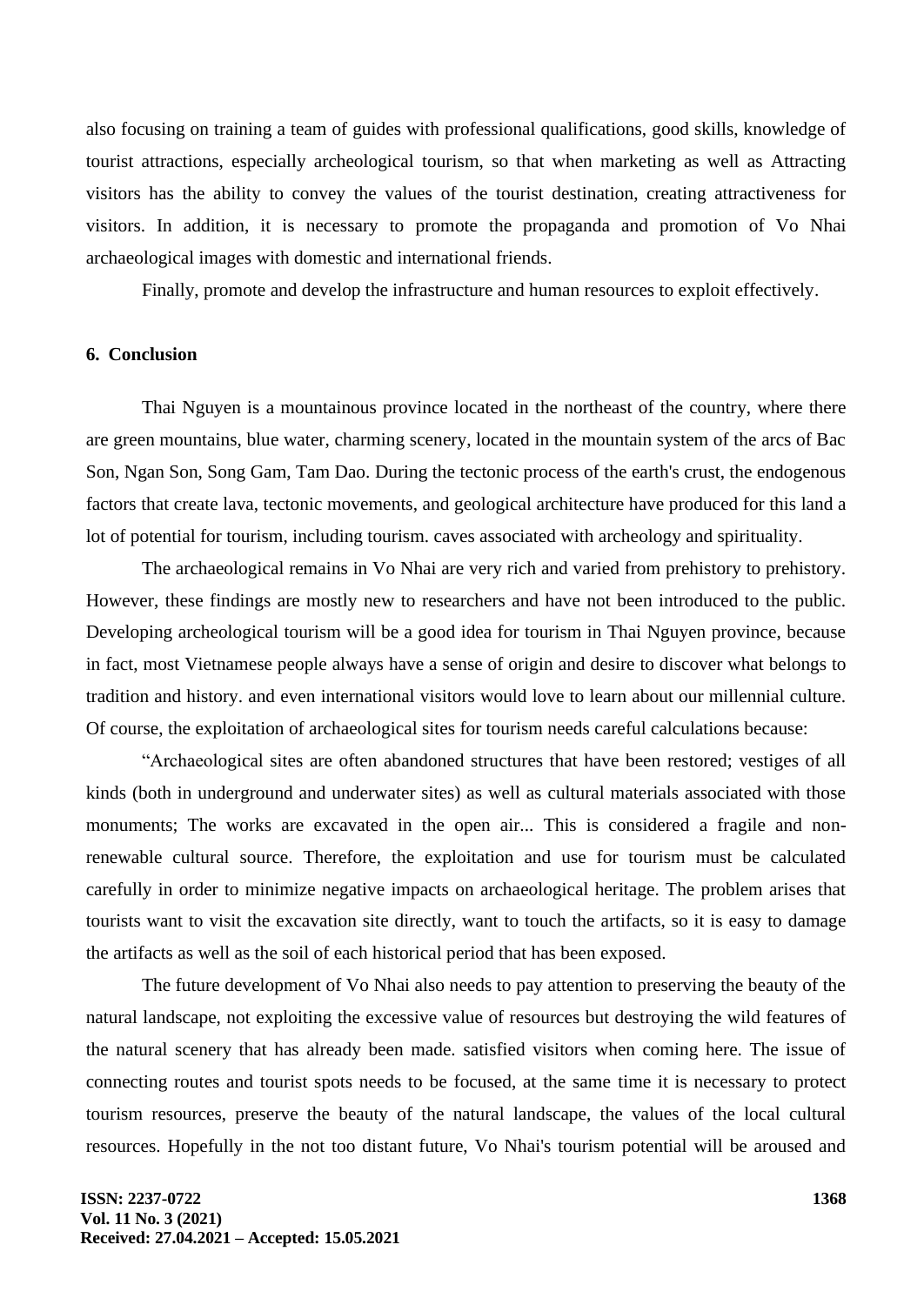exploited, contributing to the richness and diversity of destinations in Thai Nguyen, striving for Vo Nhai to become a key district in development. tourism development of the province. Thereby, promoting the image of Thai Nguyen to domestic and international tourists.

# **Limitation of Research**

We need to expand our research model for other places and cities in Vietnam.

# **References**

Aref, F., Gill, S.S., & (2010). Tourism Development in Local Communities: As a Community Development Approach, *Journal of American science, 6*(2).

Allen, L.R., Patrick, T.L., Perdue, R.R. (1988). The Impact of Tourism Development on Residents' Perceptions of Community Life. *Journal of Travel Research,* 1. https://doi.org/10.1177/004728758802700104

Thai Nguyen Museum (2003), *Thai Nguyen monuments and landscapes and future prospects.*

Thai Nguyen Provincial Museum (2019), Proceedings of the Scientific Conference *"Prehistoric archaeological findings in Thai Nguyen and experiences in promoting the value of archaeological artifacts at the museum",* University Press Thai Nguyen.

Boudiaf, B. (2019). Tourism and the heritage conservation of the historicl areas tourism and the heritage conservation of the historical areas.

https://www.researchgate.net/publication/336917424\_TOURISM\_AND\_THE\_HERITAGE\_CONSE RVATION OF THE HISTORICAL AREAS TOURISM AND THE HERITAGE CONSERVA TION OF THE HISTORICAL AREAS, access date  $1/6/2021$ .

Croes, R., & Semrad, K.J. (2015). The relevance of cultural tourism as the next frontier for small island destinations. *Journal of hospitality & tourism research, 39*(4), 469-491. https://doi.org/10.1177/1096348013491599

Ha Huu Nga, "A panorama of Bac Son culture", *Journal of Archeology,* 2, 22-34.

Van Tan, H.V. (1986), Nguom Industry in a Wider Perspective. *Journal of Archeology,* 3, 3-10.

Nhat, N.T.T. (2005). Discuss the issue of rational exploitation of cultural tourism potential. *Quang Nam Cultural Magazine,* No. 51/2005, pp. 27-29.

Thang, N.D. (2015), Stone Age relic in Thai Nguyen after 34 years of discovery and research. *Journal of Culture and Art,* 01, 33-35.

Richards, G. (2018). Cultural tourism: A review of recent research and trends*. Journal of Hospitality and Tourism Management, 36,* 12-21. https://doi.org/10.1016/j.jhtm.2018.03.005

Truong Quoc Binh, The role of cultural heritages in the development of Vietnam's tourism, *Vietnam Tourism Journal, 3,* 22-23.

Trinh Nang Chung (1991). Nguom Technology and Bac Son Culture. *Journal of Archeology,* 2, 16-21.